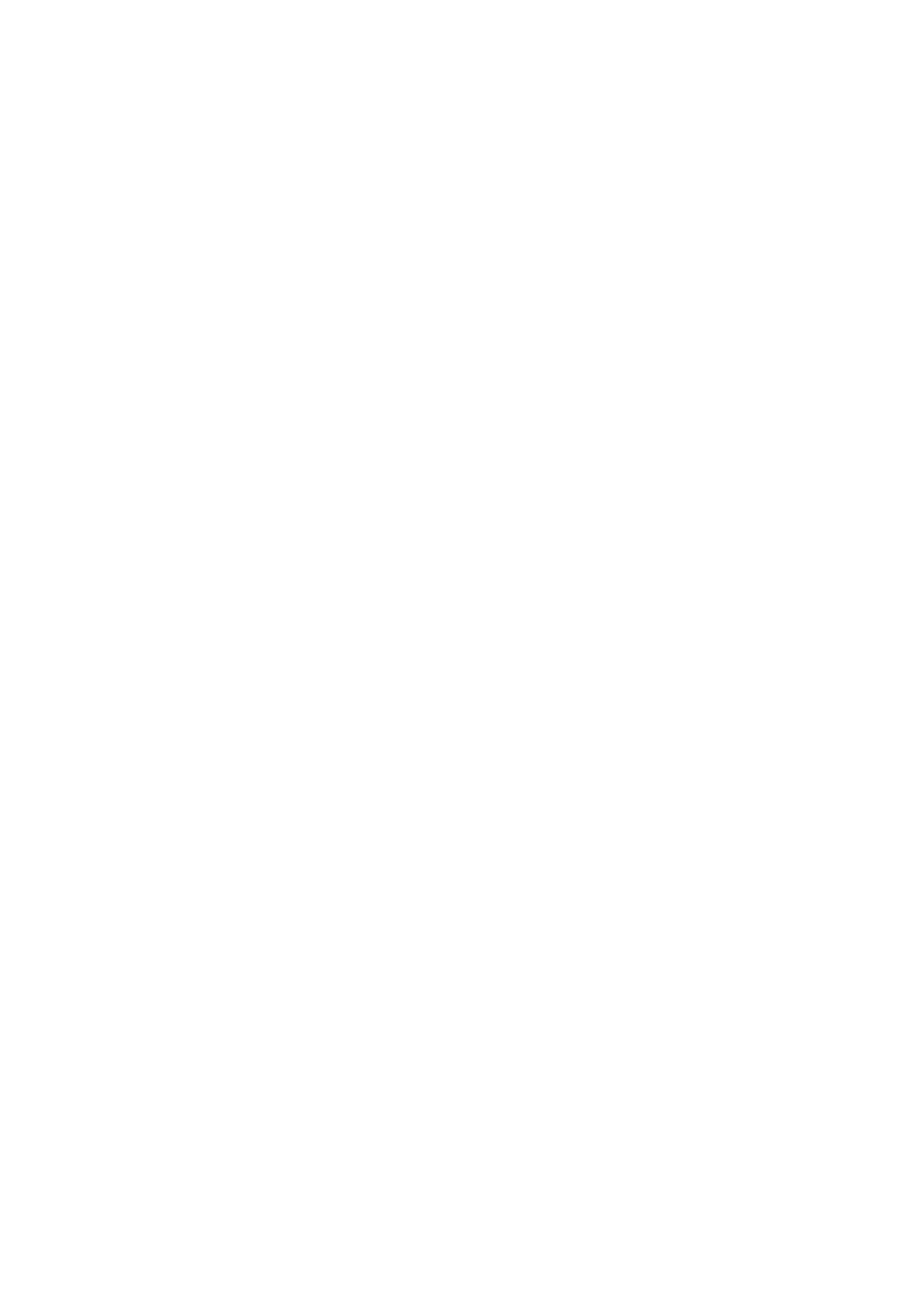

## *Number* 45 *of* 2015

# **CHILD CARE (AMENDMENT) ACT 2015**

# **CONTENTS**

# Section

- 1. [Definitions](#page-4-0)
- 2. [Amendment of section 2 of Principal Act](#page-4-1)
- 3. [Amendment of section 23J of Principal Act](#page-6-2)
- 4. [Amendment of section 23NO of Principal Act](#page-6-1)
- 5. [Amendment of section 45 of Principal Act](#page-6-0)
- 6. [Assessment of need](#page-7-0)
- 7. [Aftercare plan eligible child](#page-8-0)
- 8. [Aftercare plan eligible adult](#page-10-0)
- 9. [Review and update of aftercare plan](#page-11-0)
- 10. [Amendment of section 58D of Principal Act](#page-13-4)
- 11. [Amendment of section 58H of Principal Act](#page-13-3)
- 12. [Amendment of section 58J of Principal Act](#page-13-2)
- 13. [Miscellaneous amendments to Principal Act](#page-13-1)
- 14. [Amendments to other Acts](#page-13-0)
- 15. [Repeals](#page-14-1)
- 16. [Short title, collective citation and commencement](#page-14-0)

# [SCHEDULE 1](#page-15-3)

M[ISCELLANEOUS](#page-15-2) AMENDMENTS

# [Part 1](#page-15-1)

M[ISCELLANEOUS](#page-15-0) AMENDMENTS TO PRINCIPAL ACT

# [Part 2](#page-17-1)

A[MENDMENTS](#page-17-0) TO OTHER ACTS

## [SCHEDULE 2](#page-19-1)

## ACTS R[EPEALED](#page-19-0)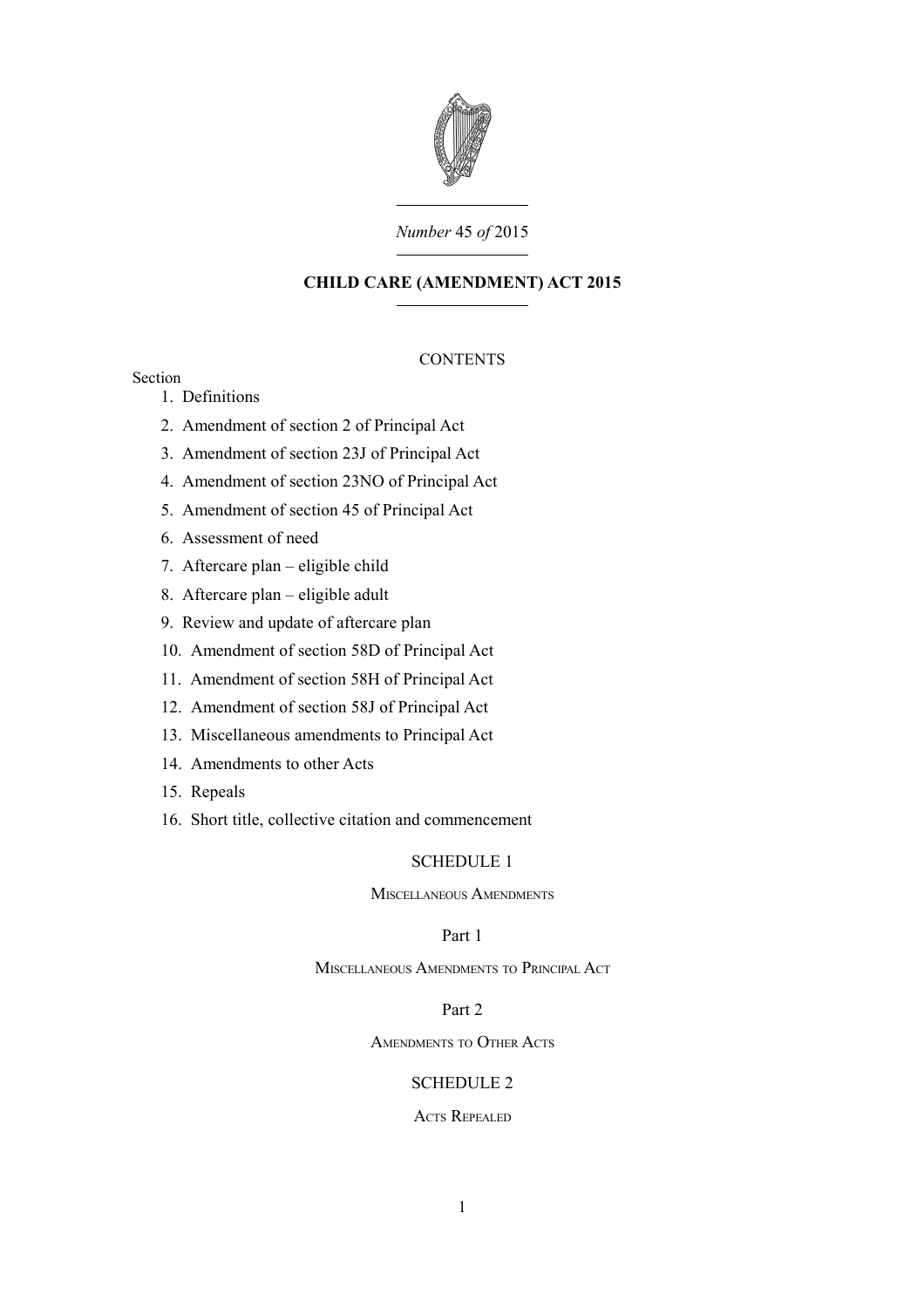# ACTS REFERRED TO

Child and Family Agency Act 2013 (No. 40) Child Care (Amendment) Act 2011 (No. 19) Child Care Act 1991 (No. 17) Child Care Acts 1991 to 2015 Children Act 2001 (No. 24) Guardianship of Infants Act 1964 (No. 7) Health (Nursing Homes) Act 1990 (No. 23) Health Act 2004 (No. 42) Health Act 2007 (No. 23)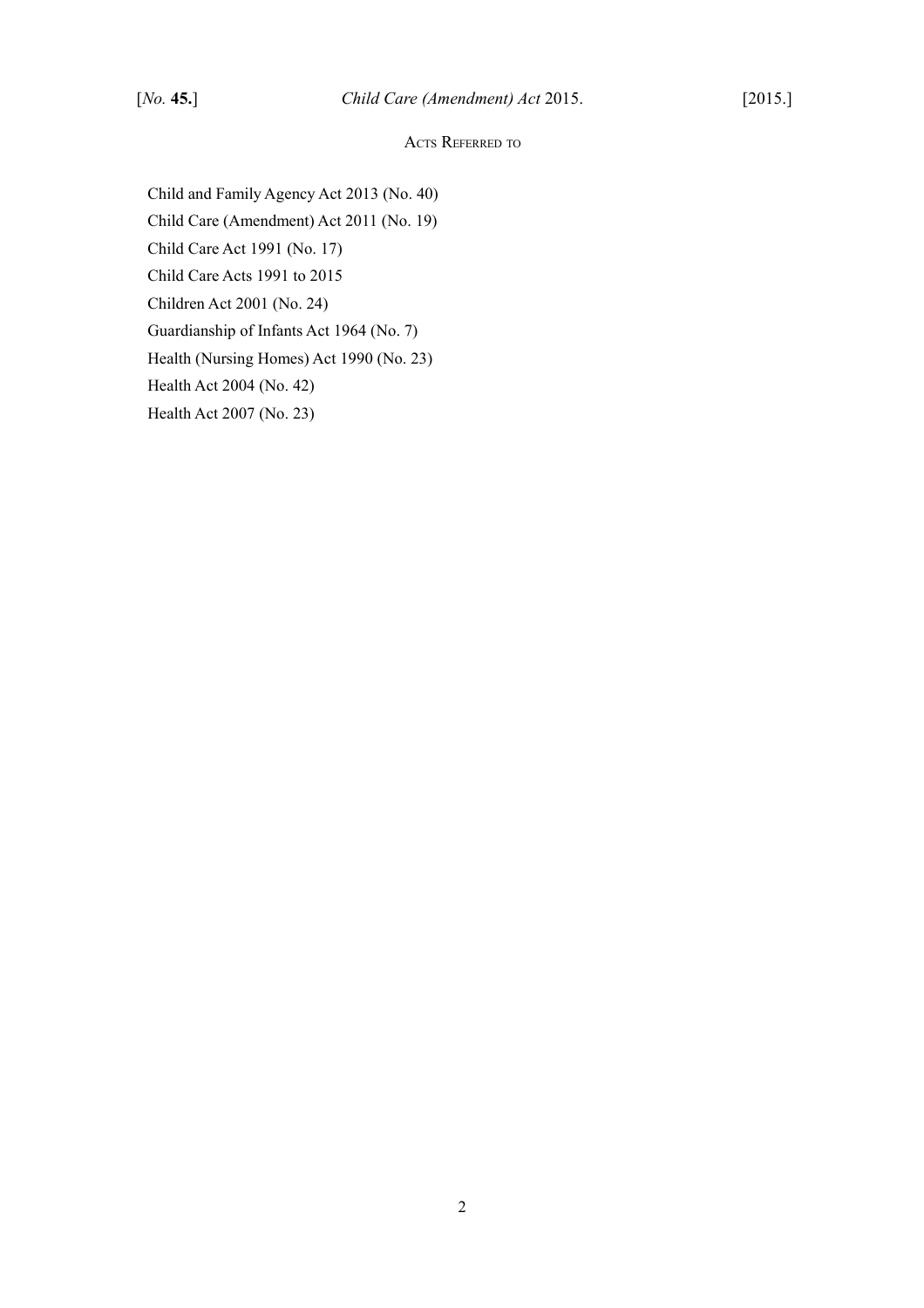

*Number* 45 *of* 2015

# **CHILD CARE (AMENDMENT) ACT 2015**

An Act to provide for the preparation by the Child and Family Agency of aftercare plans to provide for the giving of assistance by the Agency, subject to the resources available to the Agency, to meet the needs of certain persons who have been in the care of that Agency; to provide for the inspection of premises in which it is proposed to provide early years service; and for those and other purposes, to amend the [Child Care Act 199](http://www.irishstatutebook.ie/1991/en/act/pub/0017/index.html)[1;](http://www.irishstatutebook.ie/2007/en/act/pub/0023/index.html) the [Children Act 2001;](http://www.irishstatutebook.ie/2001/en/act/pub/0024/index.html) the [Health Act 2007;](http://www.irishstatutebook.ie/2007/en/act/pub/0023/index.html) the [Child and Family Agency Act 2013;](http://www.irishstatutebook.ie/2013/en/act/pub/0040/index.html) and to provide for related matters. [10*th December*, 2015]

# **Be it enacted by the Oireachtas as follows:**

# <span id="page-4-0"></span>**Definitions**

**1.** In this Act—

"Act of 2011" means the [Child Care \(Amendment\) Act 2011;](http://www.irishstatutebook.ie/2011/en/act/pub/0019/index.html)

"Principal Act" means the [Child Care Act 1991.](http://www.irishstatutebook.ie/1991/en/act/pub/0017/index.html)

# <span id="page-4-1"></span>**Amendment of section 2 of Principal Act**

- **2.** Section 2 of the Principal Act is amended—
	- (a) by the insertion of the following definitions in subsection (1):

" 'Act of 2011' means the [Child Care \(Amendment\) Act 2011;](http://www.irishstatutebook.ie/2011/en/act/pub/0019/index.html)

'aftercare plan' means an aftercare plan prepared under section 45B or 45C;

'assessment of need' shall be construed in accordance with section 45A;

'eligible adult', subject to subsections (1A) and (1B), means a person aged 18, 19 or 20 years who was in the care of the Child and Family Agency for a period of not less than 12 months in the 5 year period immediately prior to the person attaining the age of 18 years;

'eligible child', subject to subsections (1C) and (1D), means a child aged 16 years or over who—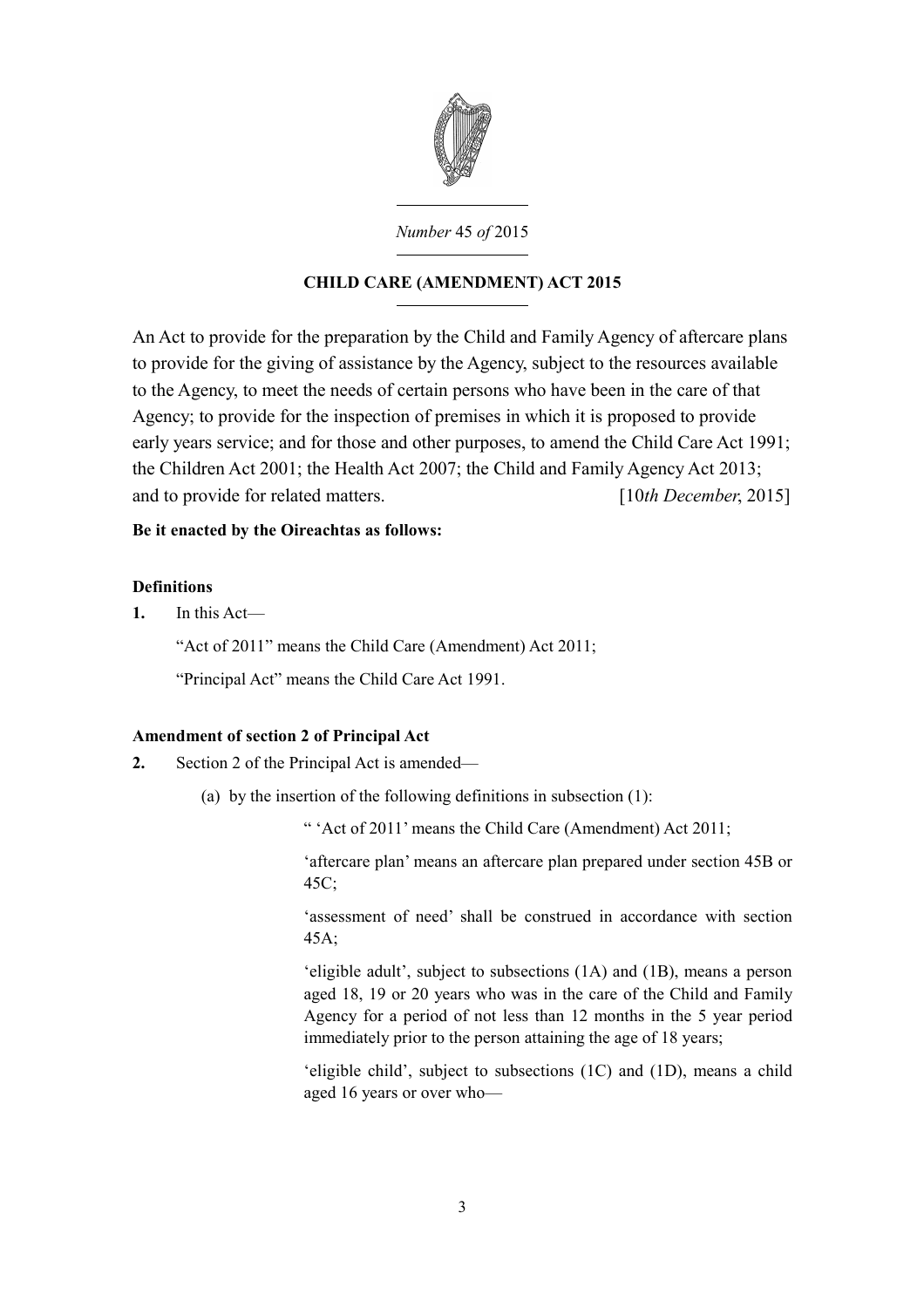- (a) is in the care of the Child and Family Agency and has been in the care of the Agency for a period of not less than 12 months since attaining the age of 13 years, or
- (b) was in the care of the Child and Family Agency for a period of not less than 12 months since attaining the age of 13 years but is no longer in the care of the Agency;",

## and

- (b) by the insertion of the following subsections after subsection  $(1)$ :
	- "( $1A$ ). (a) Where prior to the coming into operation of section 82 of the [Child](http://www.irishstatutebook.ie/2013/en/act/pub/0040/index.html) [and Family Agency Act 2013](http://www.irishstatutebook.ie/2013/en/act/pub/0040/index.html) a person was in the care of the Health Service Executive in accordance with this Act for any period of time in the 5 year period immediately prior to the person attaining the age of 18 years, that period of time shall be considered as time spent in the care of the Child and Family Agency for the purpose of satisfying the 12 month period referred to in the definition of eligible adult.
		- (b) Where a person was in the care of the Child and Family Agency for a period (including a period referred to in paragraph (a)) of less than 12 months in the 5 year period immediately prior to the person attaining the age of 18 years, a period of time spent by that person in accommodation made available by the Agency, or by the Health Service Executive prior to the coming into operation of section 82 of the [Child and Family Agency Act 2013,](http://www.irishstatutebook.ie/2013/en/act/pub/0040/index.html) under section 5 in the 5 year period immediately prior to the person attaining the age of 18 years shall be reckonable for the purpose of satisfying the 12 month period referred to in the definition of eligible adult.
		- (1B) A reference in the definition of eligible adult to the care of the Child and Family Agency includes—
			- (a) a reference to the care of the Child and Family Agency pursuant to an interim special care order or a special care order under Part IVA, and
			- (b) on or after the coming into operation of section 10 of the Act of 2011, a reference to special care within the meaning of Part IVA.
	- $(1C)$ . (a) Where prior to the coming into operation of section 82 of the [Child](http://www.irishstatutebook.ie/2013/en/act/pub/0040/index.html) [and Family Agency Act 2013](http://www.irishstatutebook.ie/2013/en/act/pub/0040/index.html) a child was in the care of the Health Service Executive in accordance with this Act for any period of time since attaining the age of 13 years, that period of time shall be considered as time spent in the care of the Child and Family Agency for the purpose of satisfying the 12 month period referred to in the definition of eligible child.
		- (b) Where a child is or has been in the care of the Child and Family Agency for a period (including a period referred to in paragraph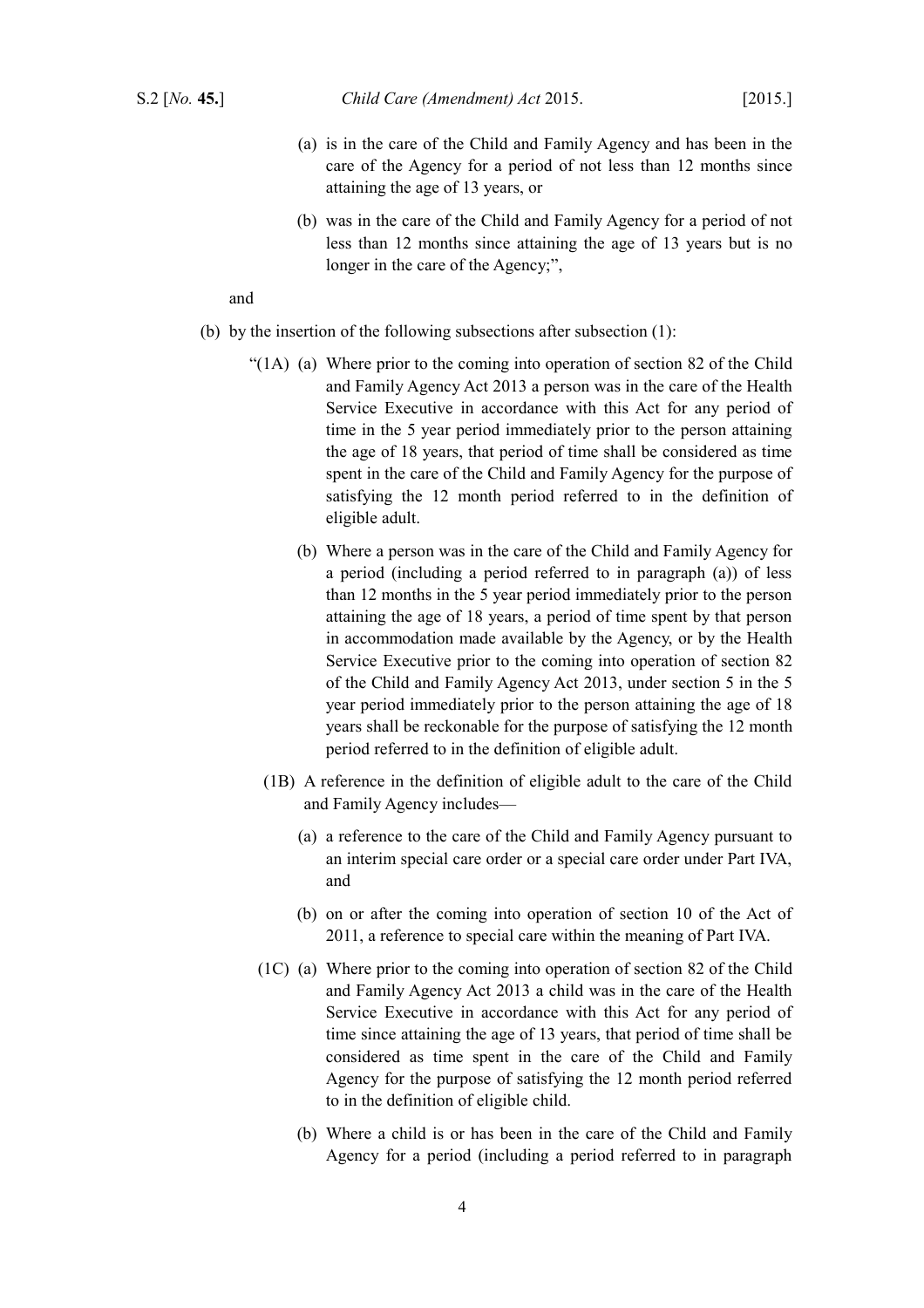(a)) of less than 12 months since attaining the age of 13 years, a period of time spent by the child in accommodation made available by the Agency, or by the Health Service Executive prior to the coming into operation of section 82 of the [Child and Family](http://www.irishstatutebook.ie/2013/en/act/pub/0040/index.html) [Agency Act 2013,](http://www.irishstatutebook.ie/2013/en/act/pub/0040/index.html) under section 5 since attaining the age of 13 years shall be reckonable for the purpose of satisfying the 12 month period referred to in the definition of eligible child.

- (1D) A reference in the definition of eligible child to the care of the Child and Family Agency includes—
	- (a) a reference to the care of the Child and Family Agency pursuant to an interim special care order or a special care order under Part IVA, and
	- (b) on or after the coming into operation of section 10 of the Act of 2011, a reference to special care within the meaning of Part IVA.".

## <span id="page-6-2"></span>**Amendment of section 23J of Principal Act**

**3.** Section 23J of the Principal Act is amended by the substitution of "42 and 47" for "42, 45 and 47".

## <span id="page-6-1"></span>**Amendment of section 23NO of Principal Act**

- **4.** Section 23NO (inserted by section 10 of the Act of 2011) is amended by the substitution of the following paragraph for paragraph (b):
	- "(b)  $(i)$  the provision of care under this Act to a child when a special care order or an interim special care order made in respect of that child ceases to have effect, and
		- (ii) the assistance which may be provided by the Child and Family Agency in accordance with an aftercare plan where a person has been the subject of an interim special care order or a special care order and is an eligible child or eligible adult,

and".

#### <span id="page-6-0"></span>**Amendment of section 45 of Principal Act**

<span id="page-6-3"></span>**5.** The Principal Act is amended by the substitution of the following section for section 45:

## **"Aftercare plan**

**45.** (1) Subject to section 45A and subsection (3), the Child and Family Agency shall, in accordance with sections 45B or 45C, prepare an aftercare plan for an eligible child or an eligible adult, as the case may be, setting out the assistance that may be provided by the Agency to the eligible child on or after he or she attains the age of 18 years or to the eligible adult.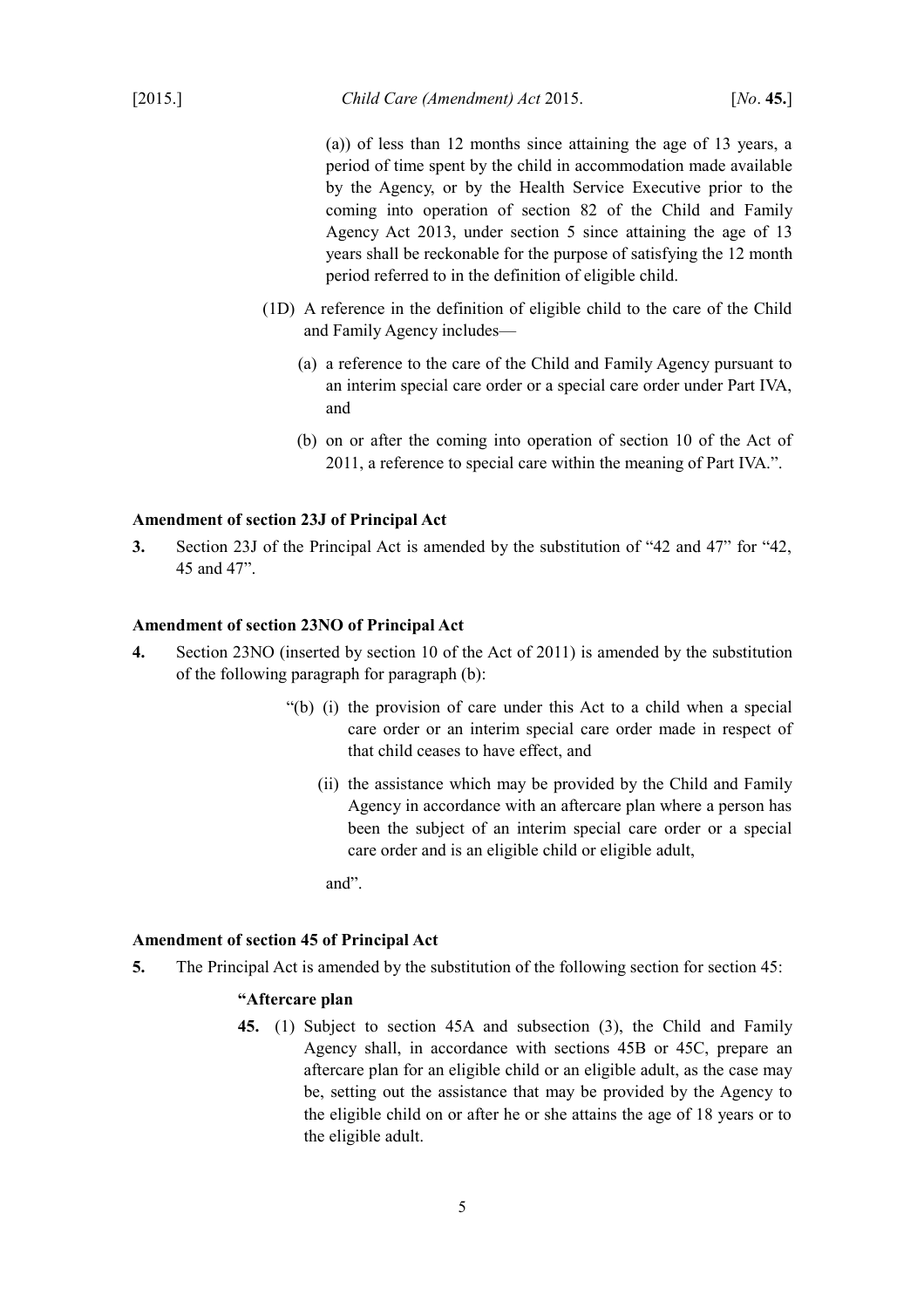- (2) The Child and Family Agency shall, in accordance with section 45D, update an aftercare plan referred to in subsection (1).
- (3) The assistance that may be provided by the Child and Family Agency to an eligible child or an eligible adult, as the case may be, in accordance with an aftercare plan referred to in subsection (1) or an updated aftercare plan referred to in subsection (2) may be provided for so long as—
	- (a) the Agency is satisfied as to his or her need for the assistance, and
	- (b) subject to subsection (4), he or she has not attained the age of 21 years.
- (4) Where the Child and Family Agency is providing assistance to a person in accordance with an aftercare plan or an updated aftercare plan by arranging for the completion of his or her education and by contributing to his or her maintenance while he or she is completing his or her education, and that person attains the age of 21 years, the Child and Family Agency may continue to provide that assistance until—
	- (a) the completion of the course of education in which he or she is engaged, or
	- (b) the end of the academic year during which the person attains the age of 23,

whichever is the earlier.

(5) The Child and Family Agency may, subject to its available resources, implement an aftercare plan or an updated aftercare plan.".

### <span id="page-7-0"></span>**Assessment of need**

<span id="page-7-1"></span>**6.** The Principal Act is amended by the insertion of the following section after section 45 (amended by *section [5](#page-6-3)*):

## **"Assessment of need**

- **45A**. (1) The Child and Family Agency shall, prior to preparing an aftercare plan under section 45B or 45C, carry out an assessment (in this Act referred to as an 'assessment of need') of the needs of an eligible child on attaining the age of 18 years or an eligible adult, as the case may be.
	- (2) The Child and Family Agency shall record the needs identified by an assessment of need in writing.
	- (3) Without prejudice to the generality of subsection (1), an assessment of need shall include an assessment by the Child and Family Agency of the needs (if any) of the person being assessed in relation to—
		- (a) education,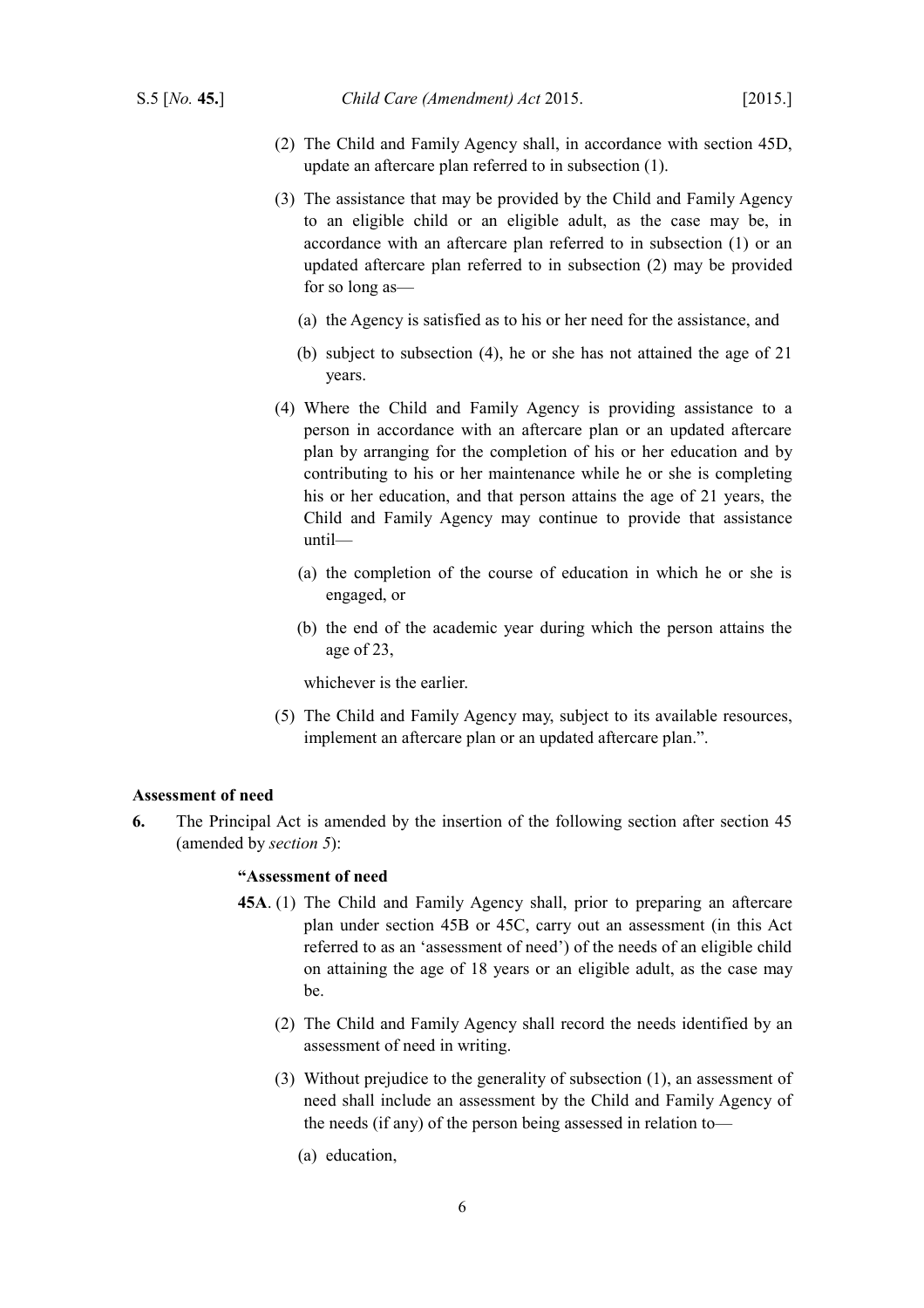- (b) financing and budgeting matters,
- (c) training and employment,
- (d) health and well-being,
- (e) personal and social development,
- (f) accommodation, and
- (g) family support.".

#### <span id="page-8-0"></span>**Aftercare plan – eligible child**

<span id="page-8-1"></span>**7.** The Principal Act is amended by the insertion of the following section after section 45A (inserted by *section [6](#page-7-1)*):

#### **"Aftercare plan – eligible child**

- **45B.** (1) The Child and Family Agency shall, where any need is identified in an assessment of need carried out in respect of an eligible child in the care of the Agency, prepare an aftercare plan for that child.
	- (2) An eligible child who is no longer in the care of the Child and Family Agency, or his or her parent, guardian or a person acting in *loco parentis* to him or her, may request the Agency to prepare an aftercare plan for that eligible child.
	- (3) Upon receipt of a request under subsection (2), the Child and Family Agency shall, where any need is identified in an assessment of need carried out in respect of the eligible child to whom the request relates, prepare an aftercare plan for that child.
	- (4) An aftercare plan prepared under subsection (1) or (3) shall set out the assistance that the Child and Family Agency may provide to the eligible child on or after that child attaining the age of 18 years to meet his or her needs as identified in the assessment of need, being assistance which may be provided to that person—
		- (a) directly by the Agency, or
		- (b) in accessing a service which is provided by—
			- (i) a public body or a person on behalf of the public body, where he or she may be eligible for the service, or
			- (ii) any other person, not being a public body, referred to in subsection  $(7)(b)$ .
	- (5) The Child and Family Agency shall prepare an aftercare plan under subsection (1)—
		- (a) at least 6 months before he or she attains the age of 18 years, or
		- (b) within 3 months of that child having become an eligible child,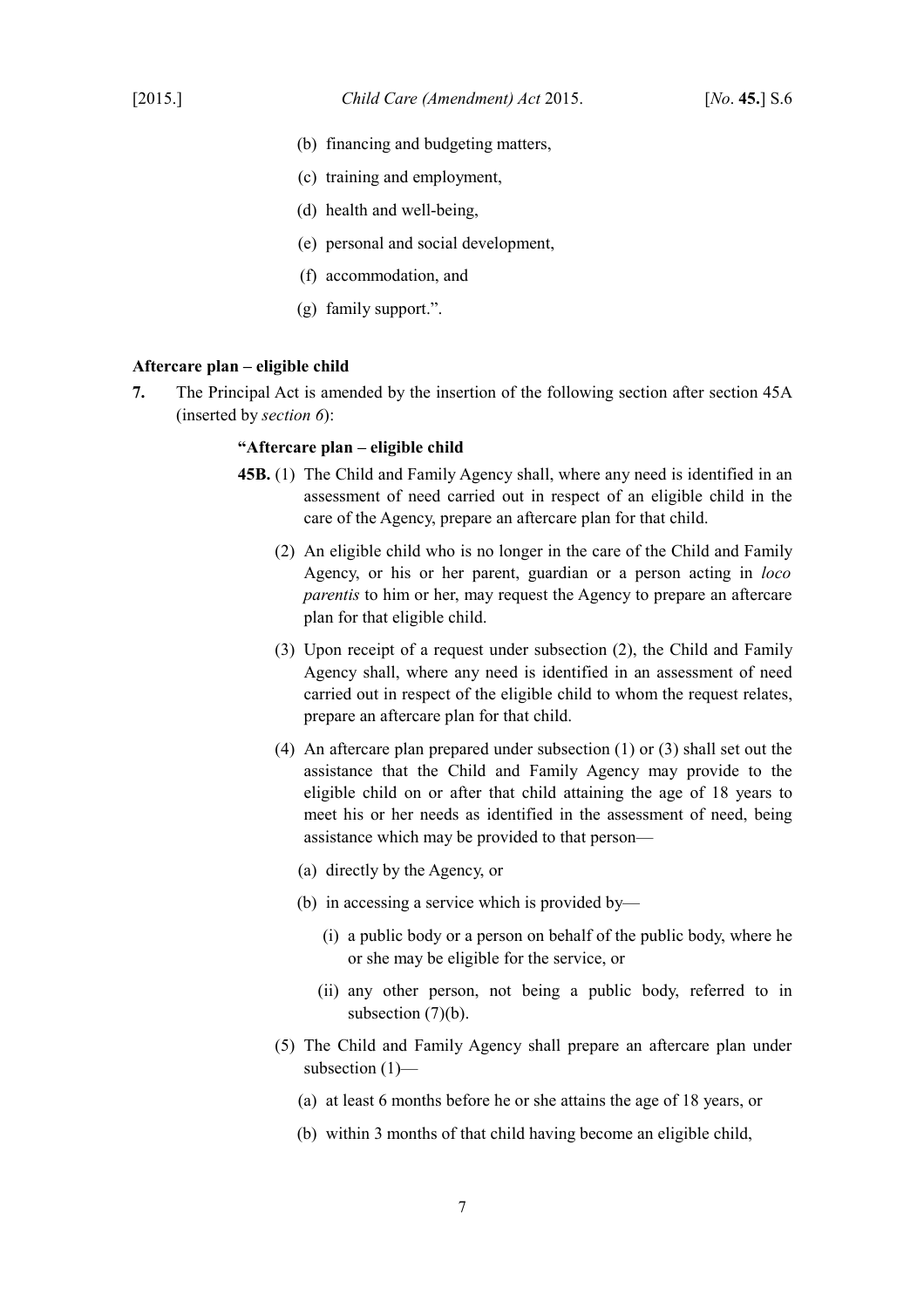whichever is the later.

- (6) Where the Child and Family Agency is required, in accordance with subsection (3), to prepare an aftercare plan following receipt of a request under subsection (2), the Agency shall prepare that plan—
	- (a) at least 6 months before the eligible child referred to in subsection (2) attains the age of 18 years, or
	- (b) within 3 months of receipt of that request,

whichever is the later.

- (7) The Child and Family Agency, in preparing an aftercare plan for an eligible child under subsection (1) or (3)—
	- (a) shall consult with a public body which provides, or any person who provides on behalf of the public body, a service for which the child may be eligible, and
	- (b) may consult with any person, not being a public body, which provides or arranges to provide a service.
- (8) Notwithstanding section 9 of the [Child and Family Agency Act 2013,](http://www.irishstatutebook.ie/2013/en/act/pub/0040/index.html) where the Child and Family Agency, in preparing an aftercare plan under subsection (1) or (3) has been unable, after reasonable efforts have been made, to ascertain the views of the eligible child to whom the plan relates, the Agency shall prepare an aftercare plan for that eligible child.
- (9) The Child and Family Agency, in preparing an aftercare plan under subsection (1) or (3) for an eligible child—
	- (a) shall take all reasonable steps to consult with each parent and guardian of, and person acting in *loco parentis* to, that child, and
	- (b) may consult with any other person who the Child and Family Agency considers has a close personal or professional relationship with that child,

unless the Agency considers that in all the circumstances it is not in the best interests of that child to consult with any of those persons.

- (10) The Child and Family Agency shall, in preparing an aftercare plan for an eligible child under subsection (1) or (3), have due regard to the resources available to the Agency to implement that plan.
- (11) In this section—

'guardian', in relation to an eligible child, means a person who—

- (a) is a guardian of the child pursuant to the [Guardianship of Infants](http://www.irishstatutebook.ie/1964/en/act/pub/0007/index.html) [Act 1964](http://www.irishstatutebook.ie/1964/en/act/pub/0007/index.html) and who—
	- (i) is a parent of the child and has custody of that child, or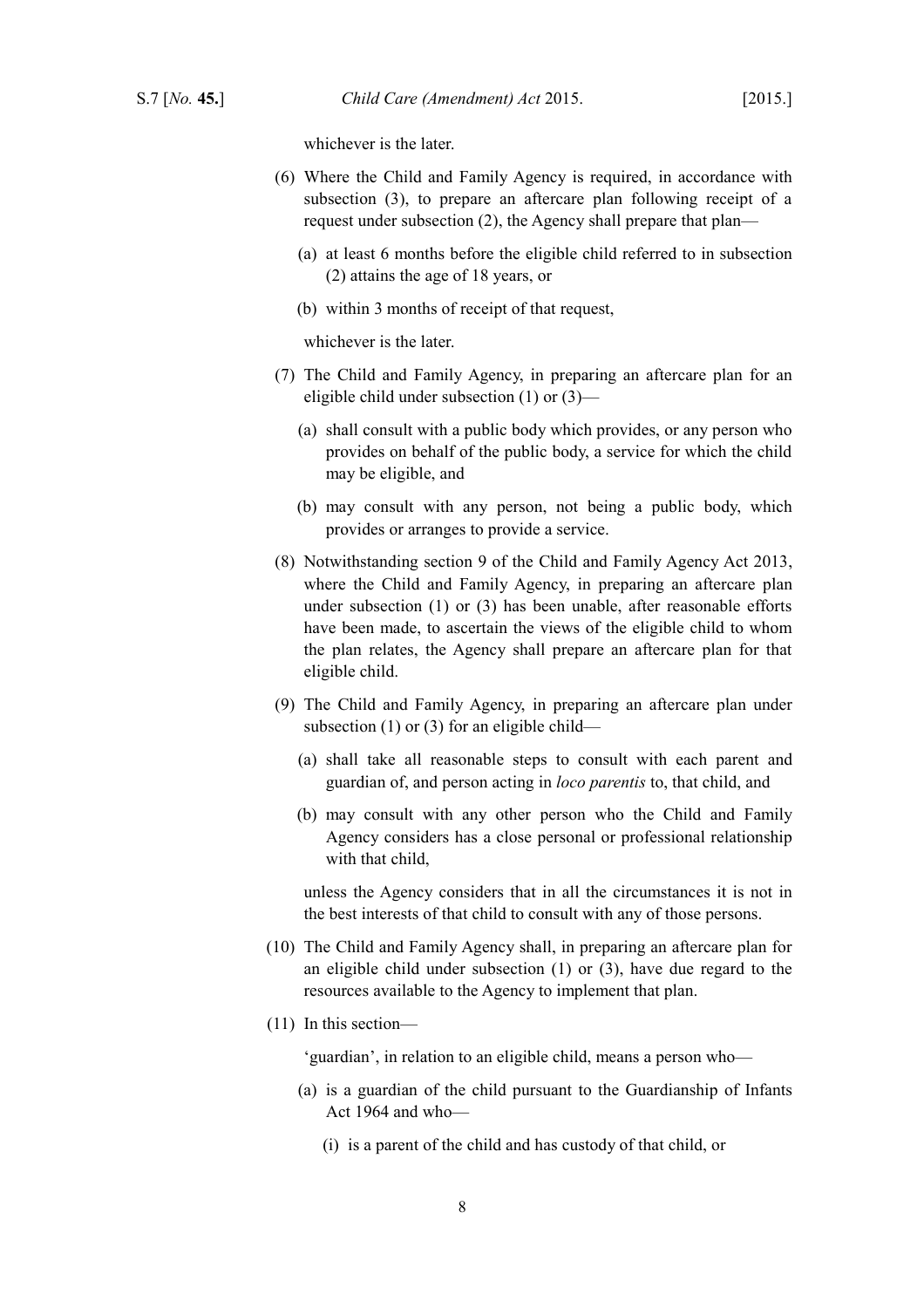- (ii) not being a parent of the child, has custody of that child to the exclusion of any living parent of that child, or
- (b) is appointed to be a guardian of the child by—
	- (i) deed or will, or
	- (ii) order of a court in the State,

and has not been removed from office;

'public body' has the same meaning as it has in section 2 of the [Child](http://www.irishstatutebook.ie/2013/en/act/pub/0040/index.html) [and Family Agency Act 2013;](http://www.irishstatutebook.ie/2013/en/act/pub/0040/index.html)

'service' means a service or support, available to or accessible by the public generally or a section of the public, where the service or support would assist in meeting any need of a person identified in the assessment of need carried out in respect of that person.".

## <span id="page-10-0"></span>**Aftercare plan – eligible adult**

<span id="page-10-1"></span>**8.** The Principal Act is amended by the insertion of the following section after section 45B (inserted by *section [7](#page-8-1)*):

#### **"Aftercare plan - eligible adult**

- **45C.** (1) An eligible adult or a person authorised in writing to make a request on behalf of an eligible adult may request the Child and Family Agency to prepare an aftercare plan for the eligible adult where the Agency has not previously prepared a plan for that eligible adult.
	- (2) Upon receipt of a request under subsection (1), the Child and Family Agency shall, where any need is identified in an assessment of need carried out in respect of the eligible adult, prepare an aftercare plan setting out the assistance that the Agency may provide to the eligible adult to meet the needs as identified in the assessment, being assistance which may be provided to that eligible adult—
		- (a) directly by the Agency, or
		- (b) in accessing a service which is provided by—
			- (i) a public body or a person on behalf of the public body, where that eligible adult may be eligible for the service, or
			- (ii) any other person, not being a public body, referred to in subsection  $(4)(b)$ .
	- (3) The Child and Family Agency shall prepare an aftercare plan under subsection (2) within 3 months of receipt of a request made under subsection (1).
	- (4) The Child and Family Agency in preparing an aftercare plan under subsection (2)—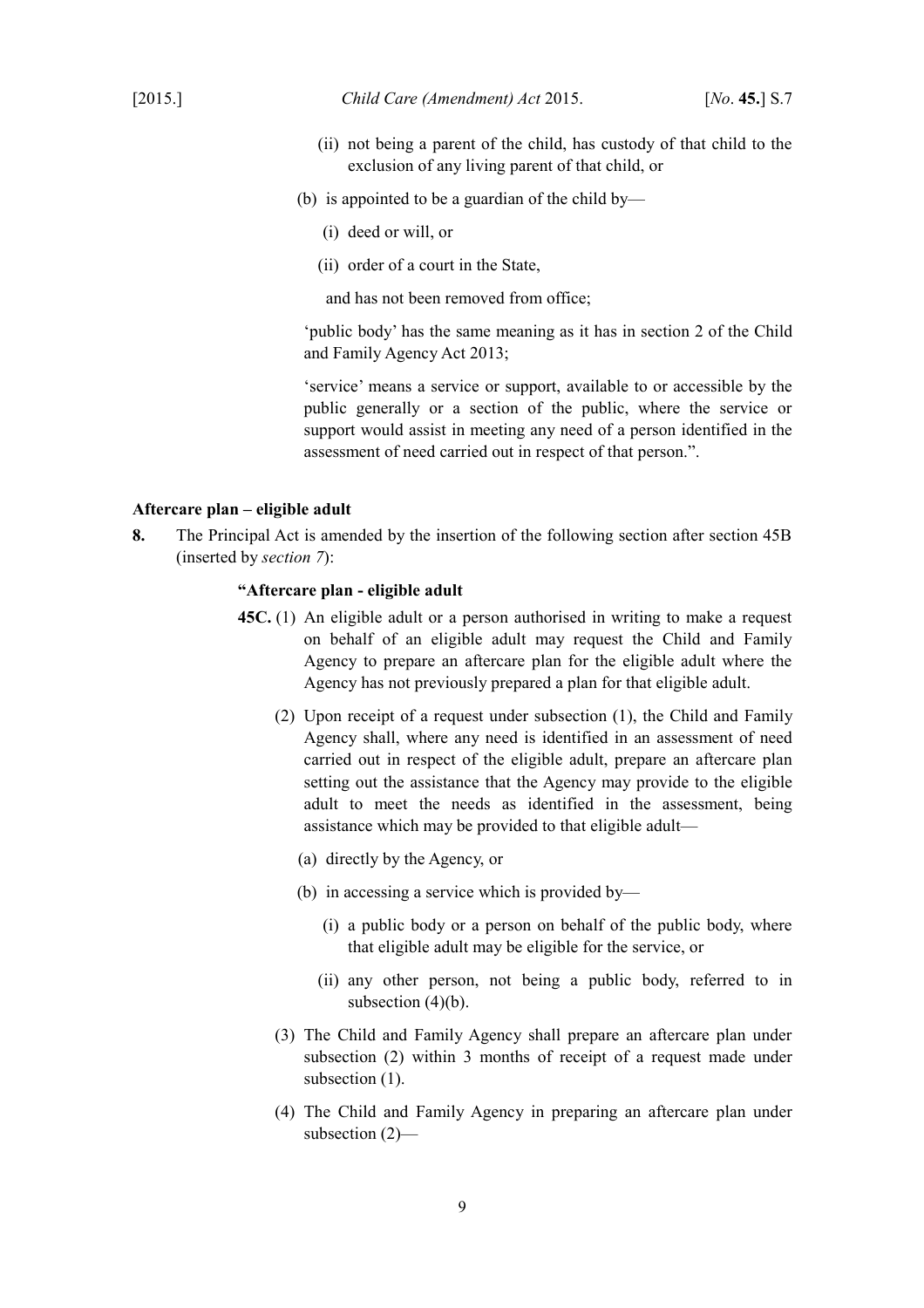- (a) shall consult with a public body which provides, or any person who provides on behalf of the public body, a service for which the eligible adult may be eligible, and
- (b) may consult with any person, not being a public body, which provides, or arranges to provide, a service.
- (5) The Child and Family Agency may, with the consent of the eligible adult, consult with any person who the Agency considers may be of assistance to the Agency in preparing the aftercare plan.
- (6) The Child and Family Agency shall, in preparing an aftercare plan under subsection (2), have due regard to the resources available to the Agency to implement that plan.
- (7) Where on the coming into operation of this section the Child and Family Agency is providing assistance to a person in accordance with section 45 (prior to the amendment of that section by *section [5](#page-6-3)* of the *Child Care (Amendment) Act 2015*)—
	- (a) the Agency shall continue to provide such assistance in accordance with that section as if it had not been so amended, and
	- (b) if that person is an eligible adult he or she may make a request under subsection (1).
- (8) In this section, 'public body' and 'service' have the same meaning as they have in section 45B.".

#### <span id="page-11-0"></span>**Review and update of aftercare plan**

**9.** The Principal Act is amended by the insertion of the following section after section 45C (inserted by *section [8](#page-10-1)*):

## **"Review and update of aftercare plan**

- **45D**. (1) A person in respect of whom an aftercare plan is in operation, or a person who is authorised in writing to make a request on his or her behalf, may request the Child and Family Agency to review the operation of the plan where—
	- (a) there has been a significant change in the circumstances of the person to whom the plan relates since the preparation of, or last review of, that plan,
	- (b) the assistance being provided under that plan is not meeting a need of the person as identified in the assessment of need, or
	- (c) the person requires additional assistance—
		- (i) to that set out in that plan to meet the needs identified in the assessment of need, or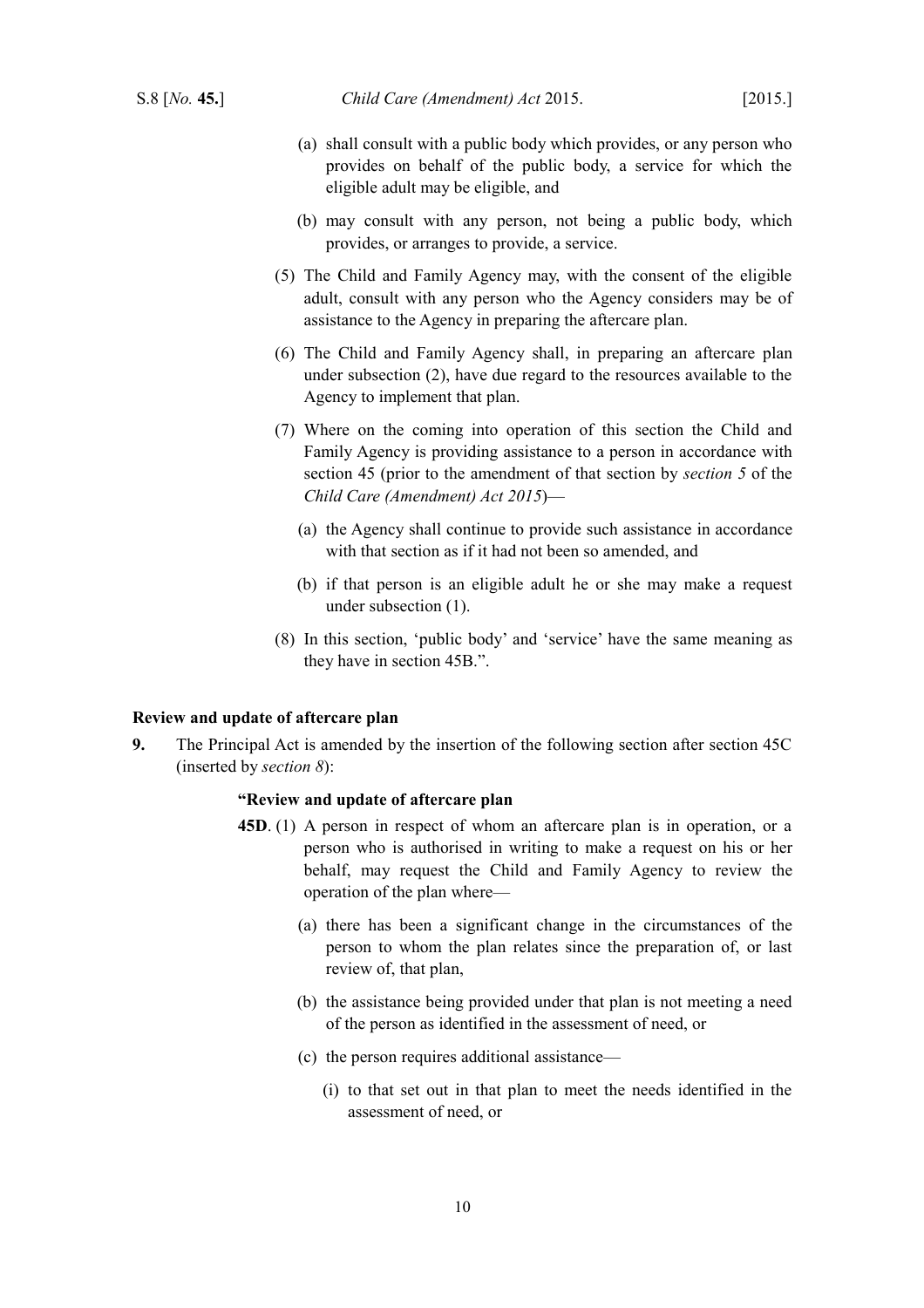- (ii) to meet any additional need which has arisen since that assessment of need was carried out.
- (2) Where the person referred to in subsection (1) satisfies the Child and Family Agency that paragraph (a), (b) or (c) of subsection (1) applies in respect of a request under that subsection, the Agency shall carry out a review of the operation of the aftercare plan within 3 months of receipt of a request made under that subsection.
- (3) In carrying out a review under subsection (2), the Child and Family Agency shall consult with any public body which provides, or any person who provides on behalf of the public body, a service—
	- (a) referred to in the aftercare plan and identified by the Agency as being relevant to the review, or
	- (b) which is part of the additional assistance referred to in subsection (1)(c) and is additional to any service identified in the aftercare plan.
- (4) In carrying out a review under subsection (2), the Child and Family Agency may consult with any person, not being a public body which provides a service—
	- (a) referred to in the aftercare plan and identified by the Agency as being relevant to the review, or
	- (b) which is part of the additional assistance referred to in subsection (1)(c) and is additional to any service identified in the aftercare plan.
- (5) The Child and Family Agency shall, in reviewing an aftercare plan under subsection (2), take all reasonable steps to consult, with the consent of the person to whom the plan relates, with any person who the Agency considers may be of assistance to the Agency in reviewing that plan.
- (6) The Child and Family Agency may update an aftercare plan following a review under subsection (2).
- (7) The Child and Family Agency shall, in updating an aftercare plan under subsection (6), have due regard to the resources available to the Agency to implement any updated plan.
- (8) In this section—

'public body' has the same meaning as it has in section 45B;

'service' has the same meaning as it has in section 45B save that for the purposes of this section the reference to 'any need of a person identified in the assessment of need carried out in respect of that person' shall be taken to include any additional need of that person identified in a request under subsection  $(1)(c)(ii)$ .".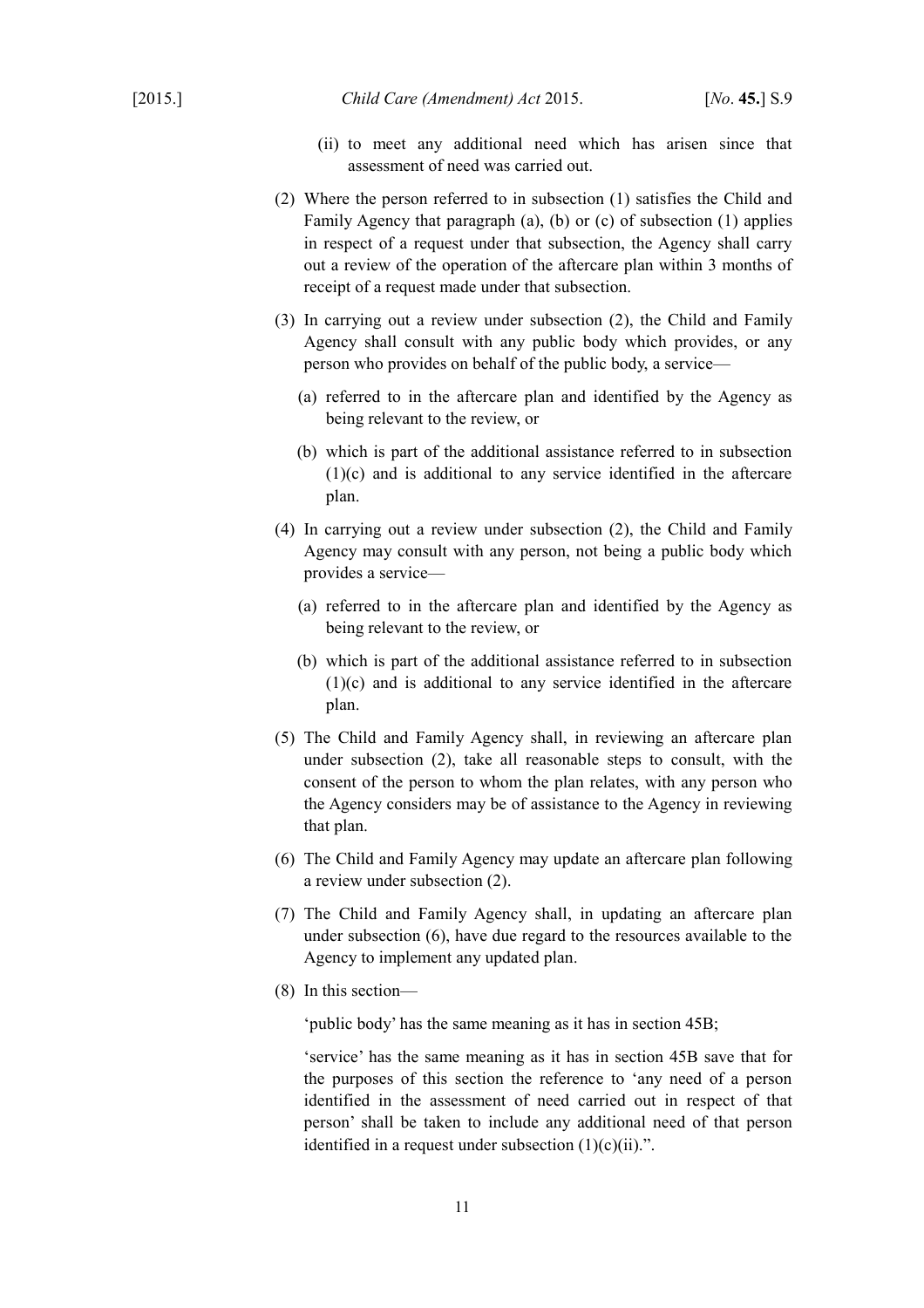## <span id="page-13-4"></span>**Amendment of section 58D of Principal Act**

- **10.** Section 58D of the Principal Act is amended by the insertion of the following subsection after subsection (8):
	- "(8A) The Agency shall refuse to register an applicant where the applicant—
		- (a) refuses to allow an authorised person, in accordance with subsection (1A) of section 58J, to enter the premises in which the applicant proposes to provide the prescribed early years service, or
		- (b) obstructs or impedes an authorised person in the exercise of any of his or her powers under subsection  $(3A)$  of that section.".

## <span id="page-13-3"></span>**Amendment of section 58H of Principal Act**

**11.** Section 58H of the Principal Act is amended by—

- (a) the designation of the section as subsection (1), and
- (b) the insertion of the following subsection after subsection (1):
	- "(2) The Agency may cause to be visited the premises in which an applicant proposes to provide a prescribed early years service to ascertain if the premises comply with this Part.".

#### <span id="page-13-2"></span>**Amendment of section 58J of Principal Act**

**12.** Section 58J of the Principal Act is amended by—

- (a) the insertion of the following subsection after subsection (1):
	- "(1A) An authorised person may, at all reasonable times, enter any premises in which an applicant proposes to provide a prescribed early years service for the purpose of ascertaining if the premises comply with this Part.",

and

- (b) the insertion of the following subsection after subsection (3):
	- "(3A) An authorised person who enters any premises in accordance with subsection (1A) may make such examination into the condition of the premises as may be necessary for the purposes of this Part.".

#### <span id="page-13-1"></span>**Miscellaneous amendments to Principal Act**

<span id="page-13-6"></span>**13.** The provisions of the Principal Act specified in *column (2)* of *Part [1](#page-15-5)* of *Schedule [1](#page-15-4)* are amended to the extent specified in *column (3)* of that Part.

#### <span id="page-13-0"></span>**Amendments to other Acts**

<span id="page-13-5"></span>**14.** Each Act specified in *columns (2)* and *(3)* of *Part [2](#page-17-2)* of *Schedule [1](#page-15-4)* is amended to the extent specified in *column (4)* of that Part.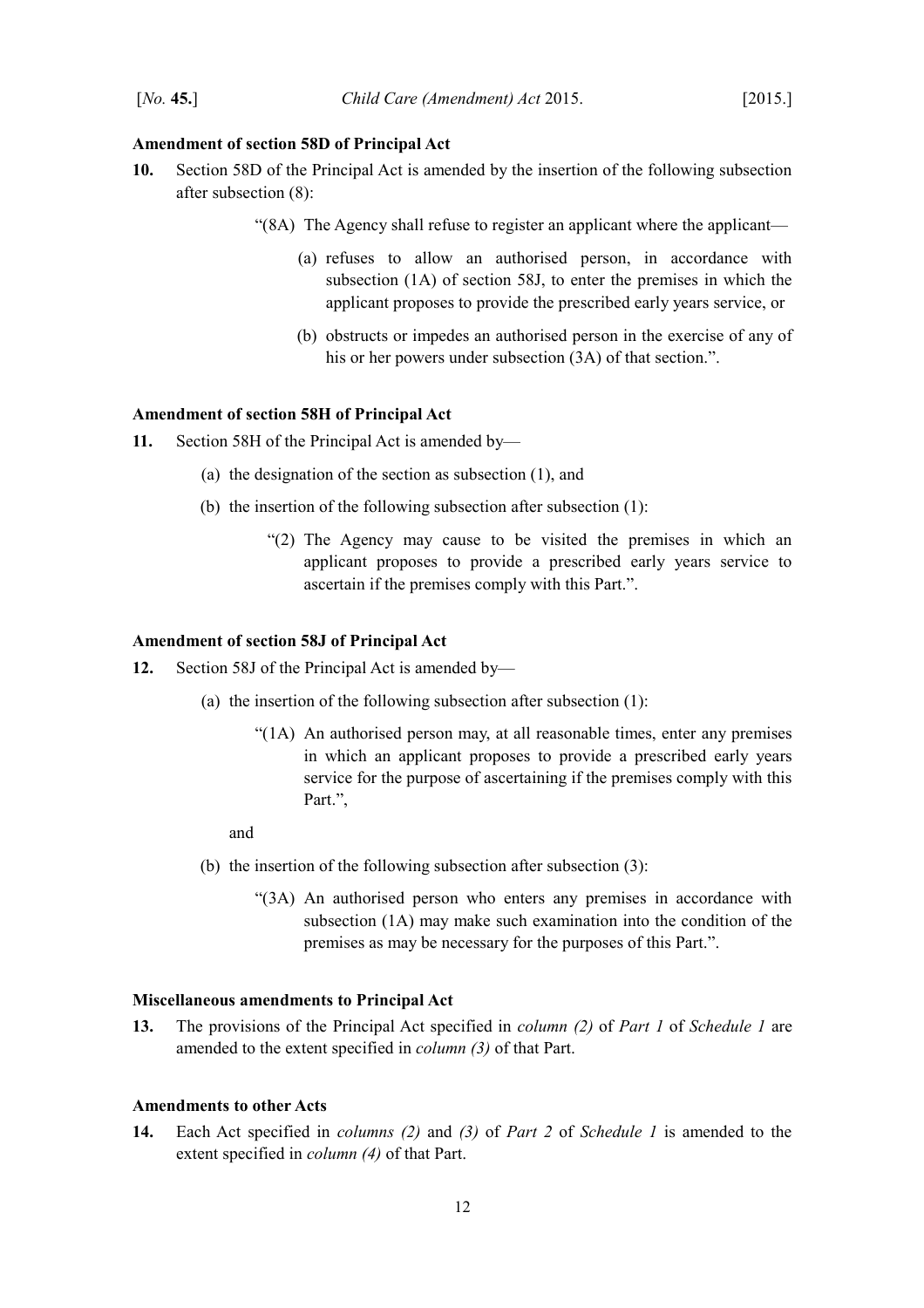# <span id="page-14-1"></span>**Repeals**

<span id="page-14-2"></span>**15.** Each Act specified in *columns (2)* and *(3)* of *Schedule [2](#page-19-2)* is repealed to the extent specified in *column (4)*.

# <span id="page-14-0"></span>**Short title, collective citation and commencement**

- **16.** (1) This Act may be cited as the Child Care (Amendment) Act 2015.
	- (2) This Act, other than *sections [14](#page-13-5)* and *[15](#page-14-2)*, shall be included in the collective citation "*Child Care Acts 1991 to 2015*".
	- (3) This Act shall come into operation on such day or days as the Minister for Children and Youth Affairs may appoint by order or orders either generally or with reference to any particular purpose or provision and different days may be so appointed for different purposes or provisions.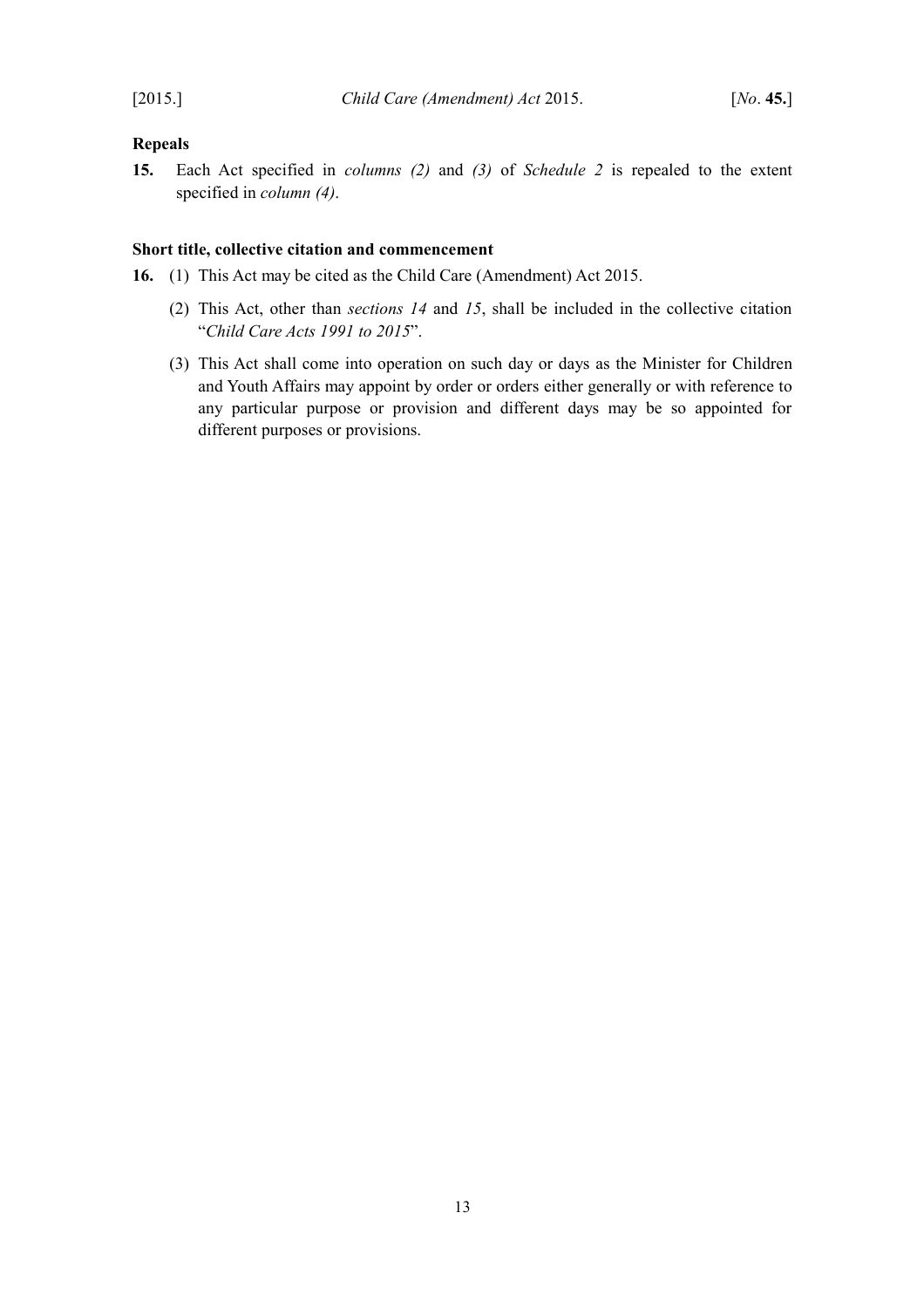# <span id="page-15-4"></span><span id="page-15-3"></span>SCHEDULE 1

# *Section [13](#page-13-6)*

#### <span id="page-15-2"></span>MISCELLANEOUS AMENDMENTS

## <span id="page-15-5"></span><span id="page-15-1"></span>Part 1

# <span id="page-15-0"></span>MISCELLANEOUS AMENDMENTS TO PRINCIPAL ACT

| Item           | Provision affected                                                                                     | Amendment                                                                                                                                                                                                                                                                                                                                                            |
|----------------|--------------------------------------------------------------------------------------------------------|----------------------------------------------------------------------------------------------------------------------------------------------------------------------------------------------------------------------------------------------------------------------------------------------------------------------------------------------------------------------|
| (1)            | (2)                                                                                                    | (3)                                                                                                                                                                                                                                                                                                                                                                  |
| $\mathbf{1}$   | section 2 (inserted by<br>section 105 of and Item 1<br>Part 1 of Schedule 2 to the<br>Health Act 2007) | In the definition of "children's residential centre"<br>substitute "Child and Family Agency" for "Health<br>Service Executive".                                                                                                                                                                                                                                      |
| $\overline{2}$ | section 15 (amended by<br>section 105 of and Item 2<br>Part 1 of Schedule 2 to the<br>Health Act 2007) | Substitute "Child and Family Agency" for "Health<br>Service Executive".                                                                                                                                                                                                                                                                                              |
| $\overline{3}$ | section 18 (amended by<br>section 8 of the Act of<br>2011)                                             | In subsection $(9)$ (inserted by section 8 of the Act of<br>2011), substitute "Child and Family Agency" for<br>"Health Service Executive".                                                                                                                                                                                                                           |
| $\overline{4}$ | section 19 (amended by<br>section 9 of the Act of<br>2011)                                             | In subsection $(8)$ (inserted by section 9 of the Act of<br>2011), substitute "Child and Family Agency" for<br>"Health Service Executive".                                                                                                                                                                                                                           |
| $\overline{5}$ | Part IVA (amended by<br>section 10 of the Act of<br>2011)                                              | In the whole Part, substitute "Child and Family<br>Agency" for "Health Service Executive" in each place<br>where it occurs.<br>In section 23B(4) (amended by section 10 of the Act of<br>2011), substitute "section 58 of the Child and Family<br>Agency Act 2013" for "section 38 (as amended by the<br>Act of 2007) of the Health Act 2004".                       |
|                |                                                                                                        | In section $23B(5)$ (amended by section 10 of the Act of<br>2011), substitute "section 58 of the Child and Family<br>Agency Act 2013" for "section 38 (as amended by the<br>Act of 2007) of the Health Act 2004.".<br>In section 23F (amended by section 97 of the Child<br>and Family Agency Act 2013), substitute the following<br>subsection for subsection (12): |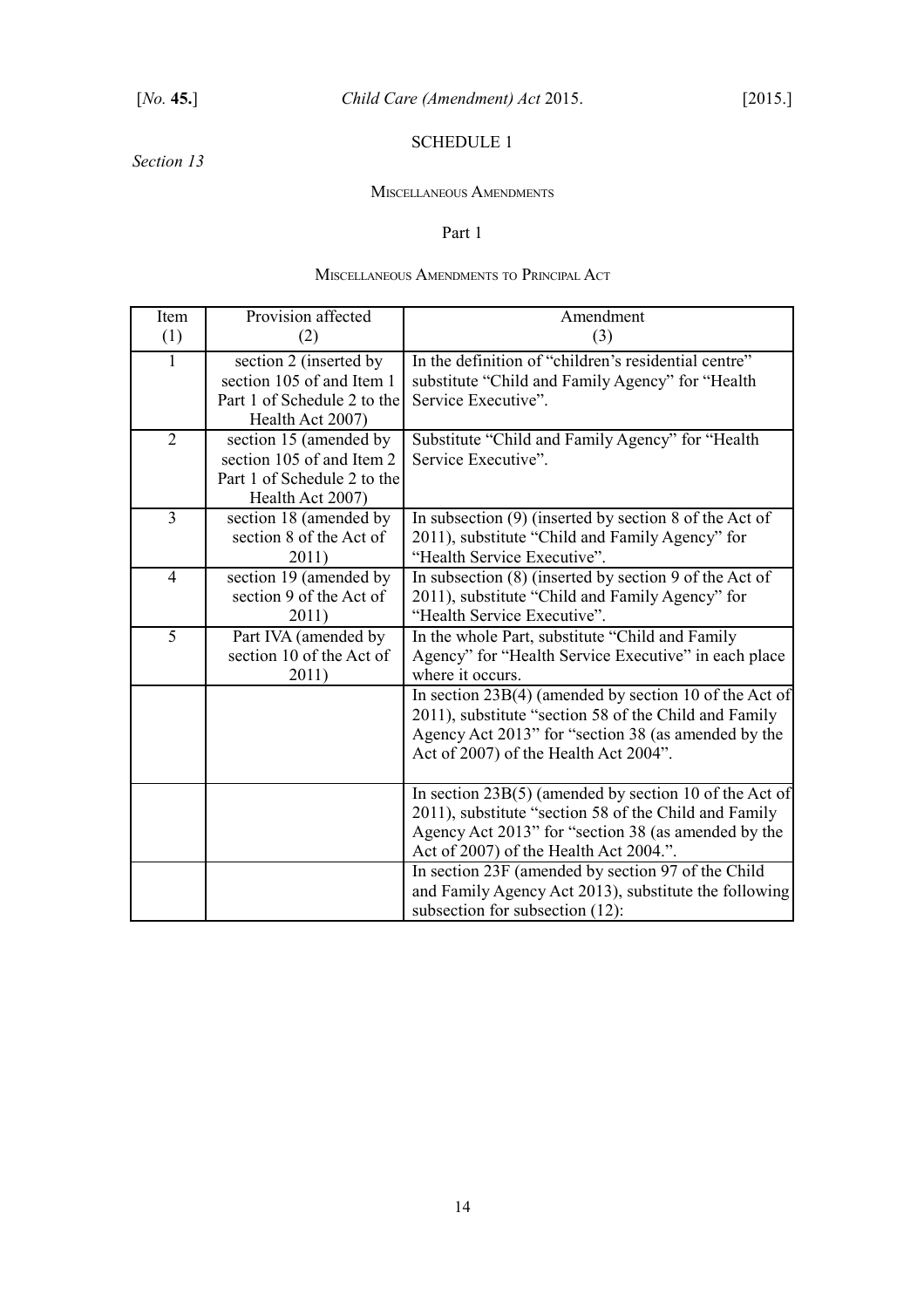| Item           | Provision affected                                                                                     | Amendment                                                                                                                                                                                                                                                                                                                                                                                                                        |
|----------------|--------------------------------------------------------------------------------------------------------|----------------------------------------------------------------------------------------------------------------------------------------------------------------------------------------------------------------------------------------------------------------------------------------------------------------------------------------------------------------------------------------------------------------------------------|
| (1)            | (2)                                                                                                    | (3)                                                                                                                                                                                                                                                                                                                                                                                                                              |
|                |                                                                                                        | $\degree$ (12) Where the<br>Health<br>Service<br>Executive convened a family<br>welfare conference in respect<br>of<br>child pursuant<br>a<br>to<br>subsection<br>(5)<br>and<br>a<br>determination was not made by<br>the Health Service Executive<br>subsection<br>pursuant to<br>(7)<br>before the establishment of the<br>Child and Family Agency, that<br>Agency shall be deemed for the<br>purposes of this section to have |
|                |                                                                                                        | convened the conference.".                                                                                                                                                                                                                                                                                                                                                                                                       |
| 6              | section 26 (amended by<br>section 13 of the Act of<br>2011)                                            | In subsections $(2C)$ and $(3A)$ (inserted by section 13 of<br>the Act of 2011), substitute "Child and Family<br>Agency" for "Health Service Executive" in each place<br>where it occurs.                                                                                                                                                                                                                                        |
| $\overline{7}$ | section 36                                                                                             | In subsection $(1)$ , insert "subject to subsection $(4)$ ,"<br>after "Child and Family Agency,", and insert the<br>following subsection after subsection (3):<br>"(4) A placement referred to in<br>subsection (1) shall not be<br>made in respect of a child who<br>is the subject of a special care<br>order or an interim special care<br>order during the period for<br>which that order has effect.".                      |
| 8              | section 37 (amended by<br>section 21 of the Act of<br>2011)                                            | In subsection $(1A)$ (inserted by section $\overline{21}$ of the Act of<br>2011), substitute "Child and Family Agency" for<br>"Health Service Executive" in each place where it<br>occurs.                                                                                                                                                                                                                                       |
| 9              | section 38 (amended by<br>section 105 of and Item 5<br>Part 1 of Schedule 2 to the<br>Health Act 2007) | In subsections $(1)$ and $(2)$ , substitute "Child and<br>Family Agency" for "Health Service Executive" in<br>each place where it occurs.                                                                                                                                                                                                                                                                                        |
| 10             | section 46                                                                                             | In subsection (1), insert ", other than special care under<br>Part IVA," after "in the care of the Child and Family<br>Agency".                                                                                                                                                                                                                                                                                                  |
| 11             | section 47                                                                                             | Insert "subject to section 23NK (inserted by section 10)<br>of the Act of 2011)", after "in the care of the Child and<br>Family Agency".                                                                                                                                                                                                                                                                                         |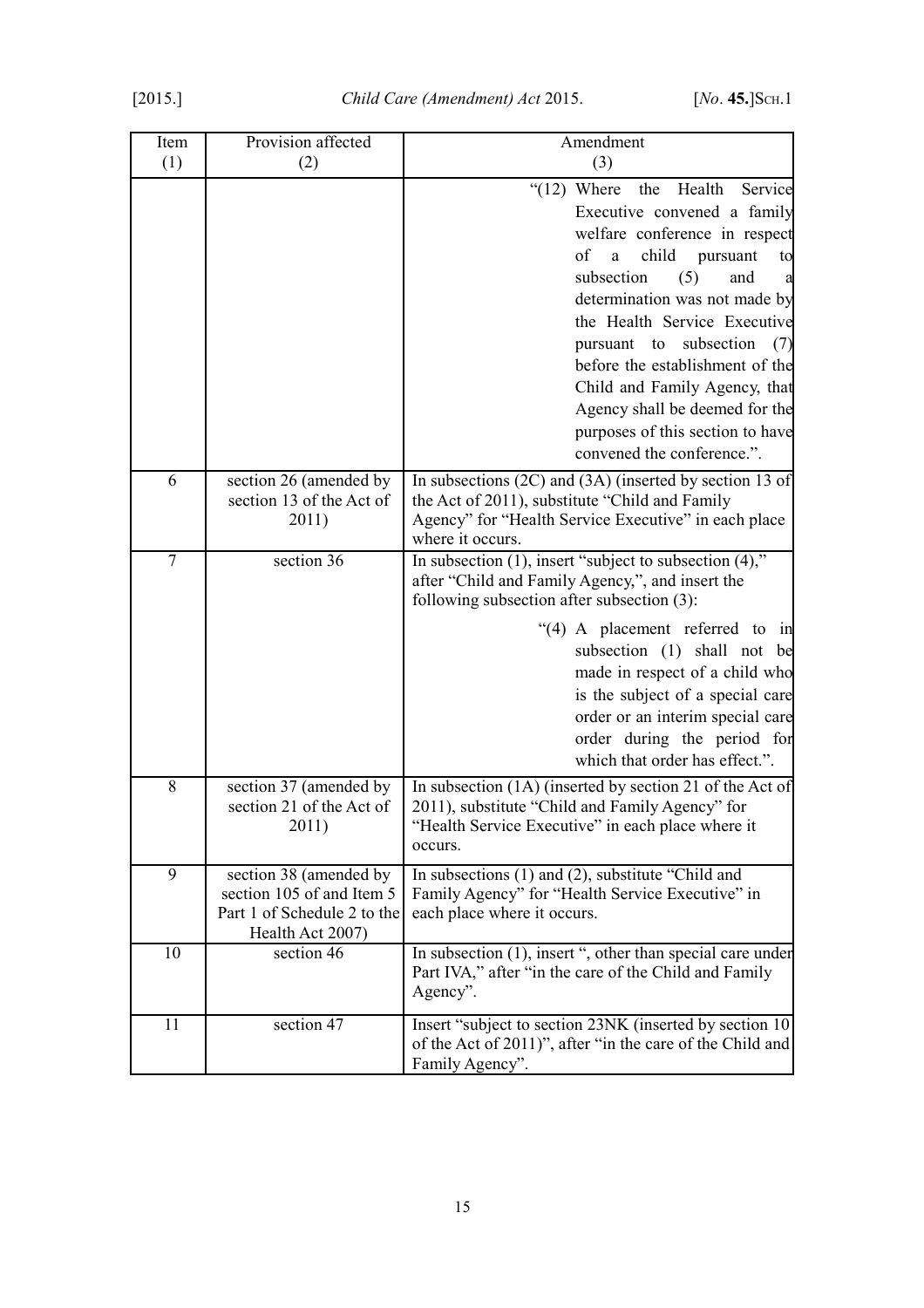# <span id="page-17-2"></span><span id="page-17-1"></span>Part 2

# *Section [14](#page-13-5)*

<span id="page-17-0"></span>AMENDMENTS TO OTHER ACTS

| Item           | Number and Year | <b>Short Title</b> | Amendment                                                                                                                                                                                                                                                                                                                                                                                                                           |
|----------------|-----------------|--------------------|-------------------------------------------------------------------------------------------------------------------------------------------------------------------------------------------------------------------------------------------------------------------------------------------------------------------------------------------------------------------------------------------------------------------------------------|
| (1)            | (2)             | (3)                | (4)                                                                                                                                                                                                                                                                                                                                                                                                                                 |
| $\mathbf{1}$   | No. 24 of 2001  | Children Act 2001  | Section $8$ :                                                                                                                                                                                                                                                                                                                                                                                                                       |
|                |                 |                    | In subsection $(1)(d)$ (inserted by section 29<br>of the Act of 2011), substitute "Child and<br>Family Agency" for "Health Service<br>Executive".                                                                                                                                                                                                                                                                                   |
| $\overline{2}$ | No. 23 of 2007  | Health Act 2007    | Section 41:                                                                                                                                                                                                                                                                                                                                                                                                                         |
|                |                 |                    | Substitute the following for subsection $(1)$<br>$(a)$ :<br>"(a) inspect the performance—<br>(i) by the Executive of the<br>Executive's functions<br>under section 10 of the<br>Health (Nursing Homes)<br>Act 1990, and                                                                                                                                                                                                             |
|                |                 |                    | (ii) by the Agency of the<br>Agency's functions under<br>sections 39 to 42 and<br>section 53 of the Child<br>Care Act 1991,".                                                                                                                                                                                                                                                                                                       |
| $\overline{3}$ |                 |                    | Section 45:                                                                                                                                                                                                                                                                                                                                                                                                                         |
|                |                 |                    | following<br>(a) Substitute<br>the<br>subsection<br>subsection<br>for<br>$(1)$ —<br>"(1) The Minister for Children<br>Youth Affairs, by<br>and<br>direction,<br>written<br>may<br>require the Agency to<br>carry out inspections of<br>children's<br>residential<br>defined in<br>centres, as<br>section $2(1)$ of the Child<br>Care Act 1991, which are<br>provided in accordance<br>with section $38(1)$ of that<br>Act.",<br>and |
|                |                 |                    | (b) in subsections $(2)$ to $(5)$ ,<br>substitute "Agency" for                                                                                                                                                                                                                                                                                                                                                                      |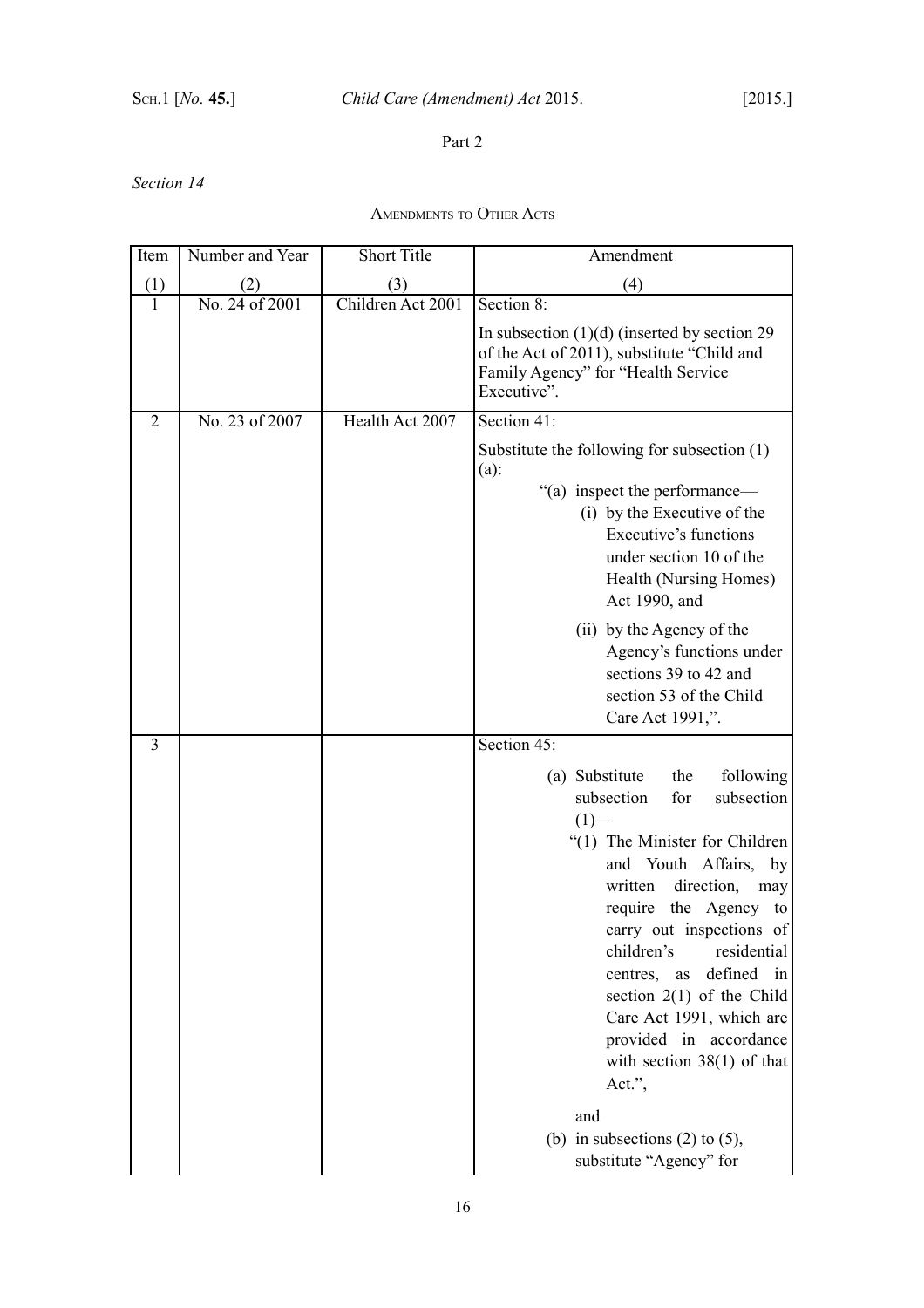| Item           | Number and Year | <b>Short Title</b>                  | Amendment                                                                                                                                                                      |
|----------------|-----------------|-------------------------------------|--------------------------------------------------------------------------------------------------------------------------------------------------------------------------------|
| (1)            | 2)              | (3)                                 | (4)                                                                                                                                                                            |
|                |                 |                                     | "Executive or the Agency" in                                                                                                                                                   |
|                |                 |                                     | each place where it occurs.                                                                                                                                                    |
| $\overline{4}$ |                 |                                     | Section 64 (amended by section 97 of and<br>Item 10 Part 20 of Schedule 2 to the Child<br>and Family Agency Act 2013):                                                         |
|                |                 |                                     | In subsections $(1)$ to $(4)$ , substitute<br>"Executive or the Agency as the case may<br>be" for "Executive or the Agency as the case"<br>may" in each place where it occurs. |
| 5              | No. 40 of 2013  | Child and Family<br>Agency Act 2013 | In section $57(2)$ , substitute "Part VIIA" for<br>"Part VII".                                                                                                                 |